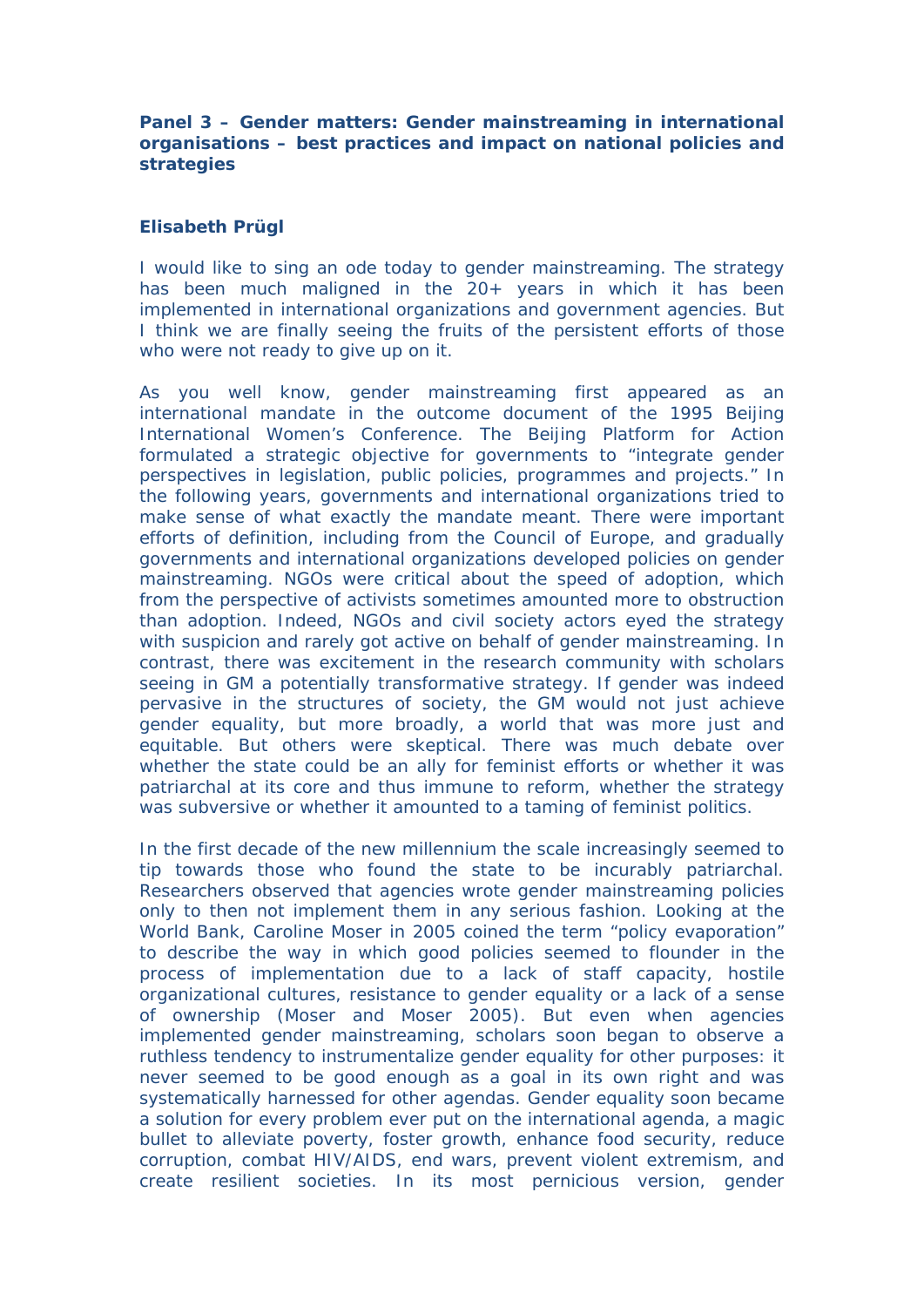mainstreaming appeared complicit in perpetuating rather than combatting patriarchal institutions: rather than undermining militarism it helped militaries do war better, rather than destabilizing neoliberal capitalism it gave it a new lease on life. For some the problem was gendered bureaucracies engaging in standard operating procedures, turning radical demands into problems to be managed. But others diagnosed the strategy itself as profoundly defective: engaging with the state invariably led to cooptation. The strategy needed to be discarded.

In the face of this rather broad scholarly consensus, why do I want to sing today the praises of gender mainstreaming? I agree with the scholarly consensus: feminist ideas today have been broadly coopted into projects of government. But I disagree with the conclusion, i.e. that the state is an enemy for feminists. Instead, I would like to suggest a different conceptualization of the state: rather than thinking of the state and its institutions as monolithic actors, we should think of the state as a realm of contestation, as an arena for politics.

Thought about it in this way, the "cooptation" of feminism by the state becomes a double-edged sword. The effects of gender mainstreaming have been to create a widespread agreement that gender inequality is a problem and that it is the duty of the state to help overcome it. Clearly states and international organizations have not become feminists as a result, they are not carrying out the agendas of the feminist movement. Rather, the insertion of gender issues into spheres of government has made it possible for feminist voices to be heard. But to think that this would be the end of political struggles is to profoundly misunderstand the character of the state (including its national and international bureaucracies) as an arena for politics.

So, what are the reasons to be optimistic today? Where in the cooptation of feminism do I see hopeful openings for gender equality? I would like to suggest three tendencies, which make me optimistic, and insert one note of caution. The three tendencies refer to:

- 1. The continued expansion of GM;
- 2. The tendency of GM of create gender experts and gender expertise;
- 3. The possibility for feminist ideas to subvert the mainstream.

My note of caution refers to

4. Gender becoming a topic of international politics.

1. There are still significant differences in the degree to which international institutions have embraced gender mainstreaming. These differences largely derive from institutional mandates, and thus are linked to issue areas. GM was embraced early on in the "easy" fields, i.e. largely fields that were identified as "social" rather than "technical." Thus, the fields of education and health more easily embraced gender issues than the fields of trade and telecommunications.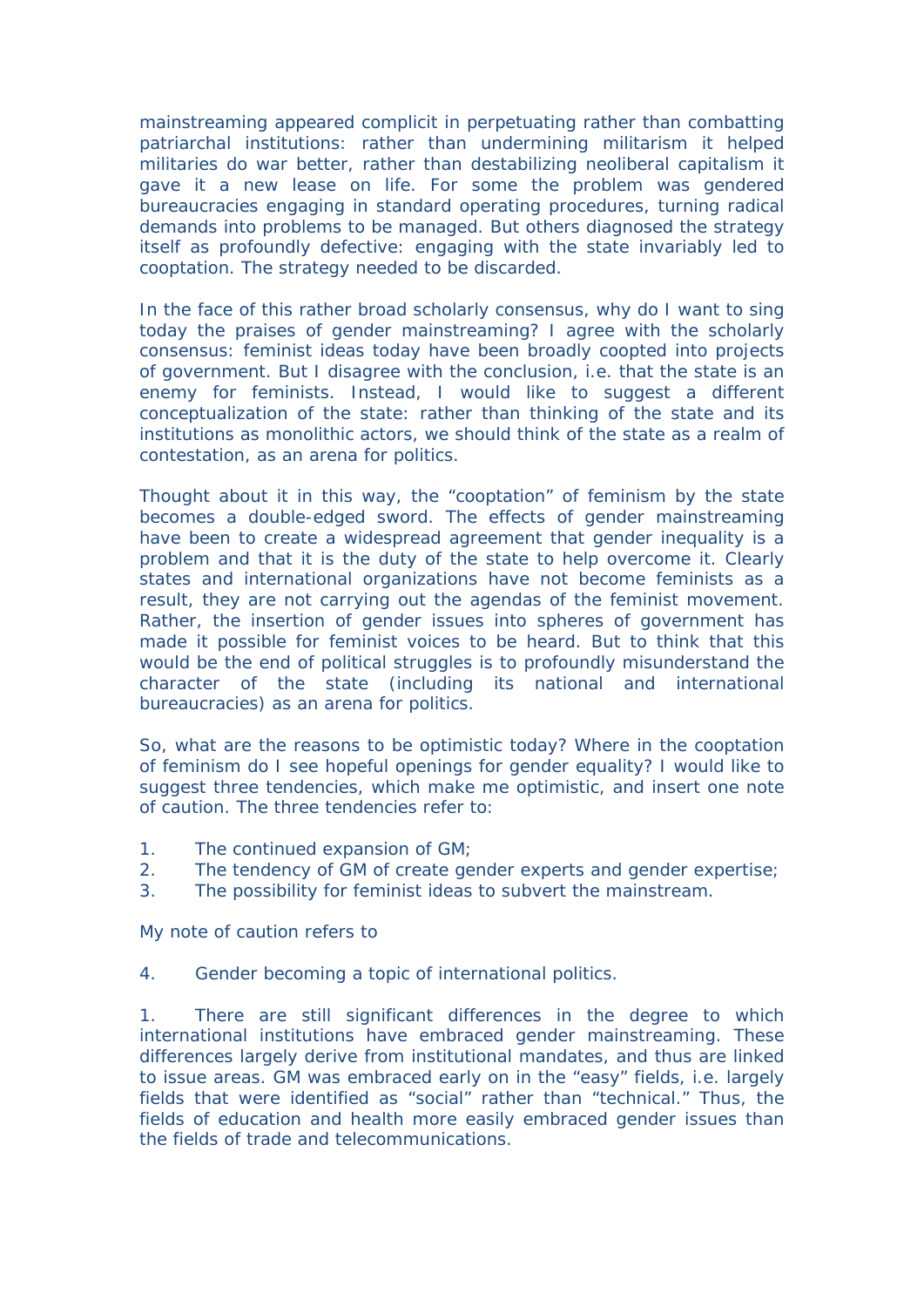But we do find today that GM is gaining traction even in some of these technical fields. With regard to trade, for example, UNCTAD in the past couple of years has begun to track the gendered impacts of free trade agreement as well as invested in research developing macro-economic models that assign value to care labor. Another example is the International Telecommunications Union, which is now looking at gender issues in the context of regulating the internet.

2. Gender mainstreaming has generated a cadre of gender experts who advance the issue of gender equality in multiple ways. Our research at the Graduate Institute has shown that gender experts come in two forms: (a) gender mainstreaming experts and (b) what we call "genderand" experts, i.e. experts in particular issue areas such as gender-anddevelopment, gender-and-conflict, gender-and-health, etc. Gender mainstreaming experts function as advocates and support institutional processes; they are the Trojan horses of feminism in governmental and inter-governmental institutions. Gender-and experts typically have expertise on other issue areas which they combine with knowledge on gender. They can draw on the expanding consideration of gender issues in many social science fields. While about 40 percent of gender experts in our survey of international organizations had no academic training in gender studies and were largely self-taught, there seems to be a trend towards a professionalization of the field. Even those experts without academic training on gender indicated that they encountered gender issues mainstreamed into their academic studies. The combination of advocacy and technical expertise augurs well for moving gender issues forward within the institutions of the state.

3. Even as gender equality has been coopted for other purposes, there is evidence of potentially transformative openings. The World Bank is one example: Gender experts there have introduced a new understanding of what it means for a market to work for women and have identified unequal family laws as key market-making institutions. If women cannot own or inherit equally, cannot choose where to live, and have a legal obligation to obey their husbands, they are not able to participate equally in markets. Markets in such contexts are thus structured to perpetuate inequality. This framing attacks not just unequal laws, but also questions neoliberal economic models that presume markets are by definition gender blind. Such models have long informed World Bank policy support operations with overall disastrous impacts for women. Gender experts are thus helping to push the Bank beyond disembodied market models. This is precisely what transformative gender mainstreaming should look like.

4. The big question is of course whether gender mainstreaming has mattered for women "on the ground"? Have women's lives improved, has gender inequality been attenuated as a result of gender mainstreaming? The question is impossible to answer within a theory of change that assumes a linear logic from inputs to outputs, outcomes, and impacts. But, as I have argued, the struggle for gender equality is deeply political – it cannot be achieved through administrative interventions alone. Indeed, as argued earlier, the main accomplishment of gender mainstreaming may have been to bring the issue to the table. And gender equality today